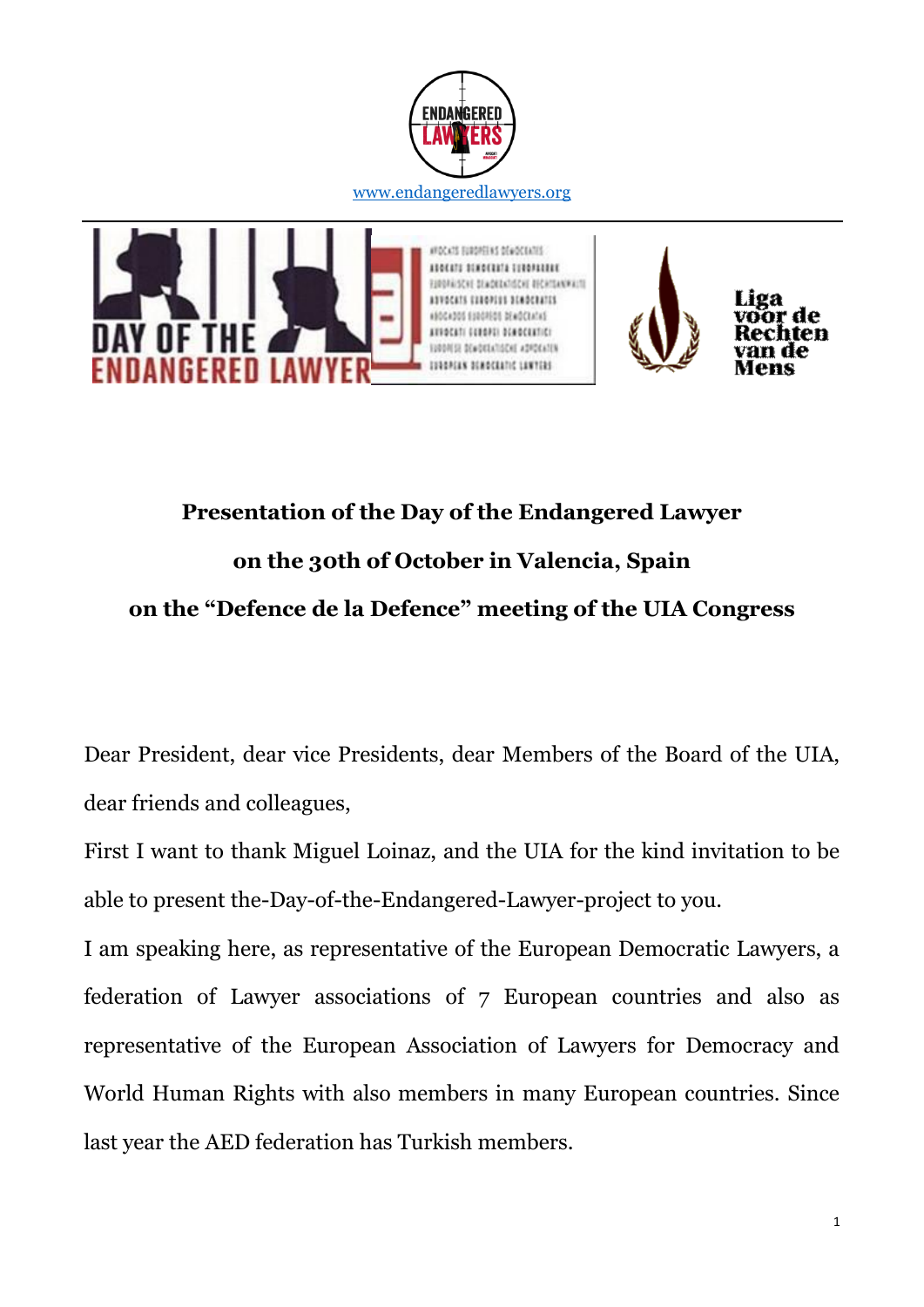

Beside that I am also speaking today as a chairman of the Day of the Endangered Lawyer Foundation, based in the Netherlands.

It was already 25 years ago when Lawyers for Lawyers invited me - and my wife and colleague Symone - to join the fact finding mission to the Philippines. In this fact finding mission we investigated the many terrible attacks on lawyers in the Philippines. We visited many regions and we heard appalling stories about lawyers who were murdered "just like that", often by unidentified gun-men on motorbikes. In our report in 1990, we urged the Government of the Philippines to take appropriate action and make serious steps to protect our colleagues better and to persecute the perpetrators.

During the mission we were received in many cities with much hospitality by the colleagues from the Philippines. We were very impressed by the way they continued to do their important human rights work every day in a very brave manner, and with a lot of humor and solidarity.

After this very motivating experience, I worked many years as coordinator of the commission "defense de la defense" of the AED (European Democratic Lawyers). We organized many manifestations, made many reports and petitions and chose many

other forms of action, to help protecting our endangered colleagues.

During the years we had to draw the sad conclusion that in many countries, all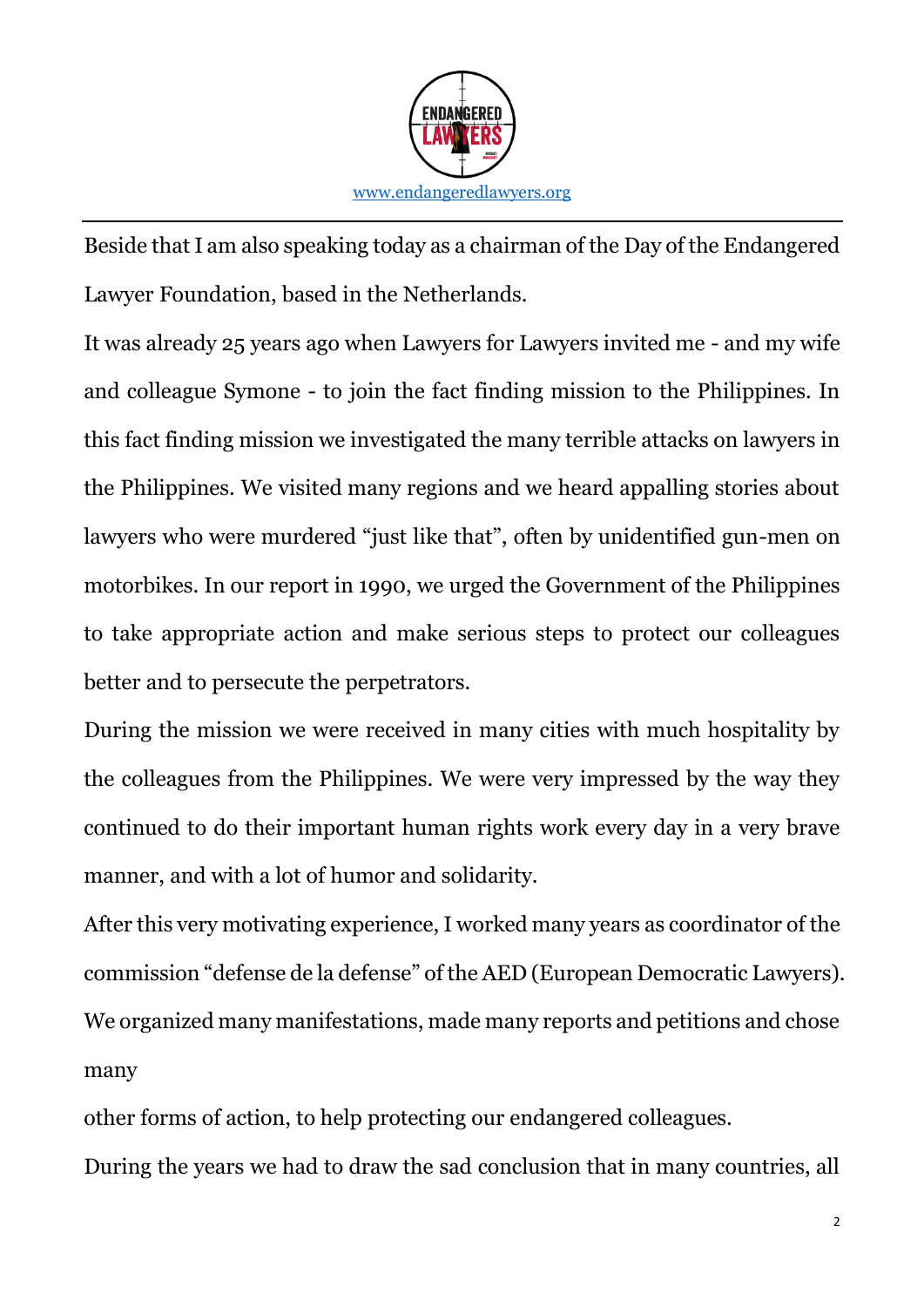

over the world the lawyers have to fulfill their professional tasks, under very dangerous and threatening circumstances. Often we felt very powerless. Especially when we realized ourselves that many more lawyers are under threat than all our organizations can support.

Maybe it is this powerless feeling that motivated us to think about the creation of a more structural way to try to "defend those who defend". We had to look for new ways, new strategies.

Finally in 2010 we decided to be more proactive in our actions and not only to react on all incidents and all aggressions to lawyers, but to create a structural focus of attention.

The Day of the Endangered Lawyer was born and this day has been already organized five times. Every year the focus is pointed on another group of lawyers, we focused on the lawyers of five countries, of Iran, Turkey, Basque country, Colombia and the Philippines. We base our work all the time on the UN-Havana Basic Principles on the role of lawyers. The coming year it is the situation of the lawyers in Honduras, which will be highlighted. We chose this year for Honduras, because the lawyers there are not heavily attacked, but these lawyers also have to work quite isolated in a situation where the rule of law seems to have disappeared. Not only the human rights of the clients and their lawyers are violated, but also the human rights of other professionals like judges, journalists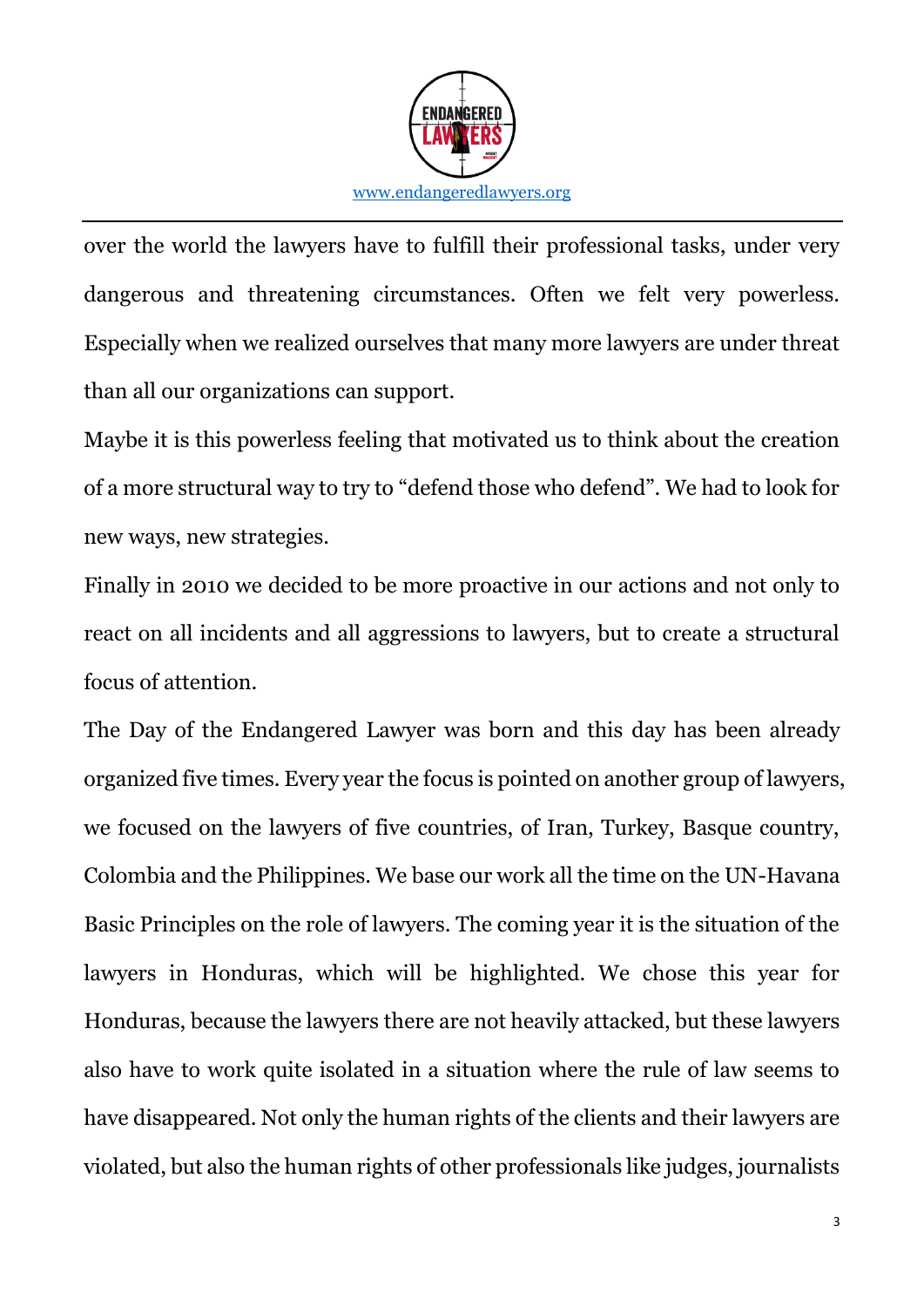

and others are violated severely.

We have one clear goal, we want to make clear to the society and the Governments, that we will fight for our colleagues and that we don't accept any harassments, or persecution, or even worse.

Maybe our strong point is that we don't give up, we always continue to give special attention to the hardships of the lawyers all over the world. We also come back afterwards to the Governments and we continue to support the endangered lawyers, also in the years that our focus is on other countries.

Another strong point is that we seek to cooperate as much as possible with all relevant lawyer and human rights organizations.

For the next year, when we focus on the lawyers in Honduras, we will need your support. We need all possible support from individual lawyers of many countries, but also from lawyer

organizations. In our network we don't have good contacts with the lawyers in Honduras, so every help from your side for the next day of the endangered lawyer is great and very welcome. Help us with your network. We just succeeded to get in touch with an Hondurese lawyer and a judge and an organization of judges, but that is only the beginning.

I am very glad to be able to meet after this assembly, the previous speaker, President of the Honduran Bar Association, Maitre Valladares.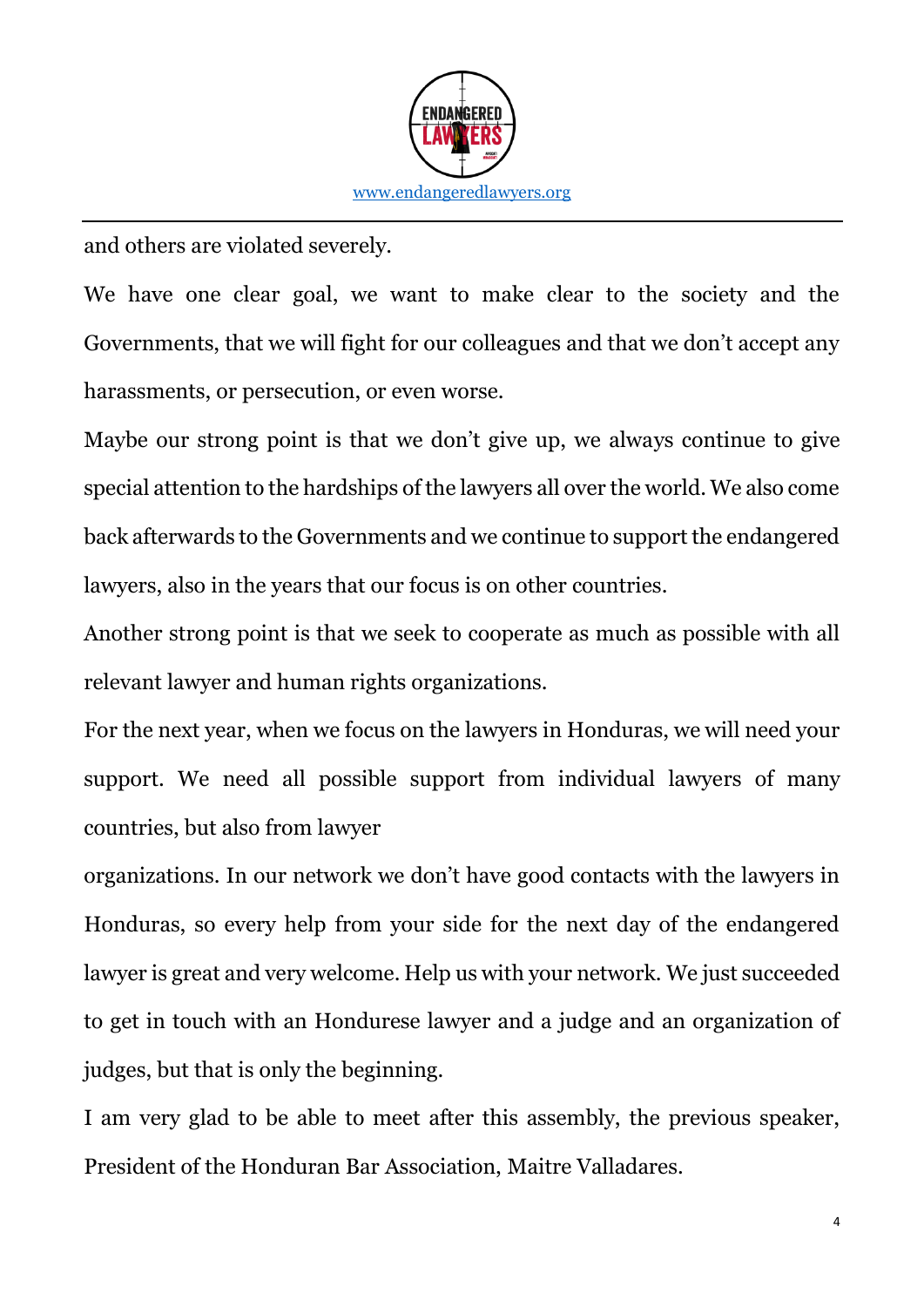

Another strong point is that really everybody is welcome to take part in the activities on the Day of the Endangered Lawyer. It's a very open project, very low level, everybody can organize in his country of city, any program or colloquium or a forum-discussion or a manifestation, to give fully attention to the difficult situation of the lawyers on the Day of the Endangered Lawyer.

Because we are a completely independent and quite neutral project we do need some funding for the yearly costs which now paid by our lawyer office, and by the AED and the ELDH. We are searching for one or two big international lawyer-offices which would be willing to financially support this project, and to which law-firms we can offer good publicity in return, if wanted so.

Last year, when the focus was on the lawyers of the Philippines, we did manifestations in 22 cities in 12 countries, for European standards it was a quite big manifestation. All over Europe and also in Asia, in Turkey and Manila. We were received in many European Embassies where – in all cities - lawyers in Robe or Toga handed over  $-$  at the same time  $-$  the same petition to the representatives of the Philippines government. Of the manifestation in Paris a small film document was made.

In spite of the fact that the Philippine Government has already often promised us to make key point of the protection of lawyers, the Government has not succeeded in any way, to protect her lawyers, judges and other professions. Very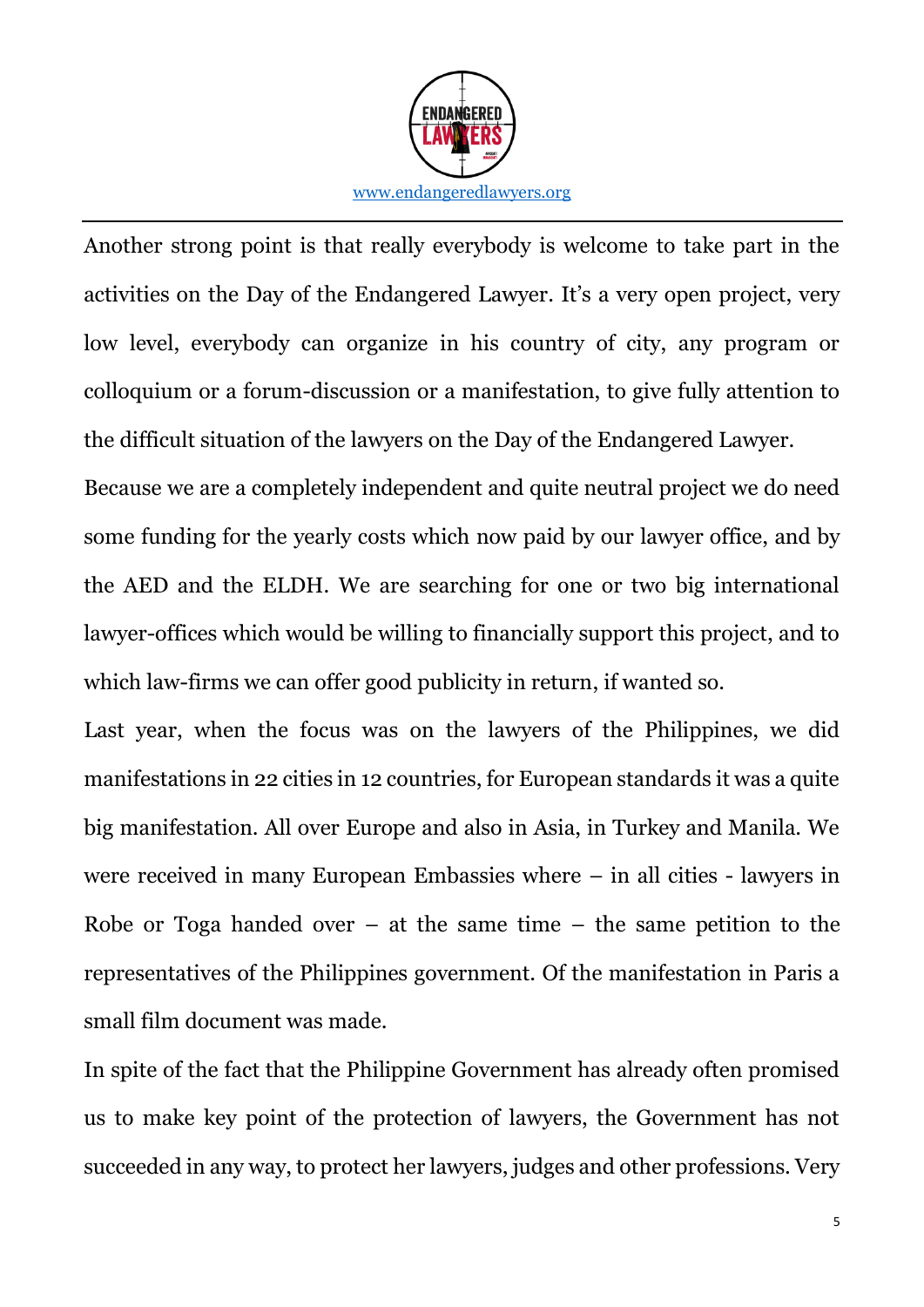

recently on the 1st of September the judge Aldaba was killed. All the time the killers "get away" with the murders without being persecuted.

There is nearly complete impunity in the Philippines for the killers of lawyers which is unacceptable. Seen the reactions from the different Ambassadors and consuls, our action in Toga made an impression to the Government.

In the future, we also want to give special attention to the cases of enforced disappearances of lawyers, which cases cause a lot of grieve for the families, the colleagues and the society.

We want to memorize the case of Somchai Neelapaijit who disappeared in 2004 without a trace. Furthermore there are also lawyers who have disappeared recently in China. There are also Syrian lawyers who are kept for years incommunicado, like Khalil Ma'touq and the completely disappeared young female lawyer Razan Zaitouneh.

This Day of the Endangered Lawyer, is a good chance to make a strong point for the defense of the defenders all over the world. So please, do organize something yourself, or come to the meetings organizing with joint forces on Friday the 22nd of January at the Embassies and consulates of Honduras, or give a donation, if you cannot come. Anyway, let us make clear – in a mondial way – that our mission is: "Don't touch our colleagues".

We have received in the recent years very strong support of IDHAE, which is the